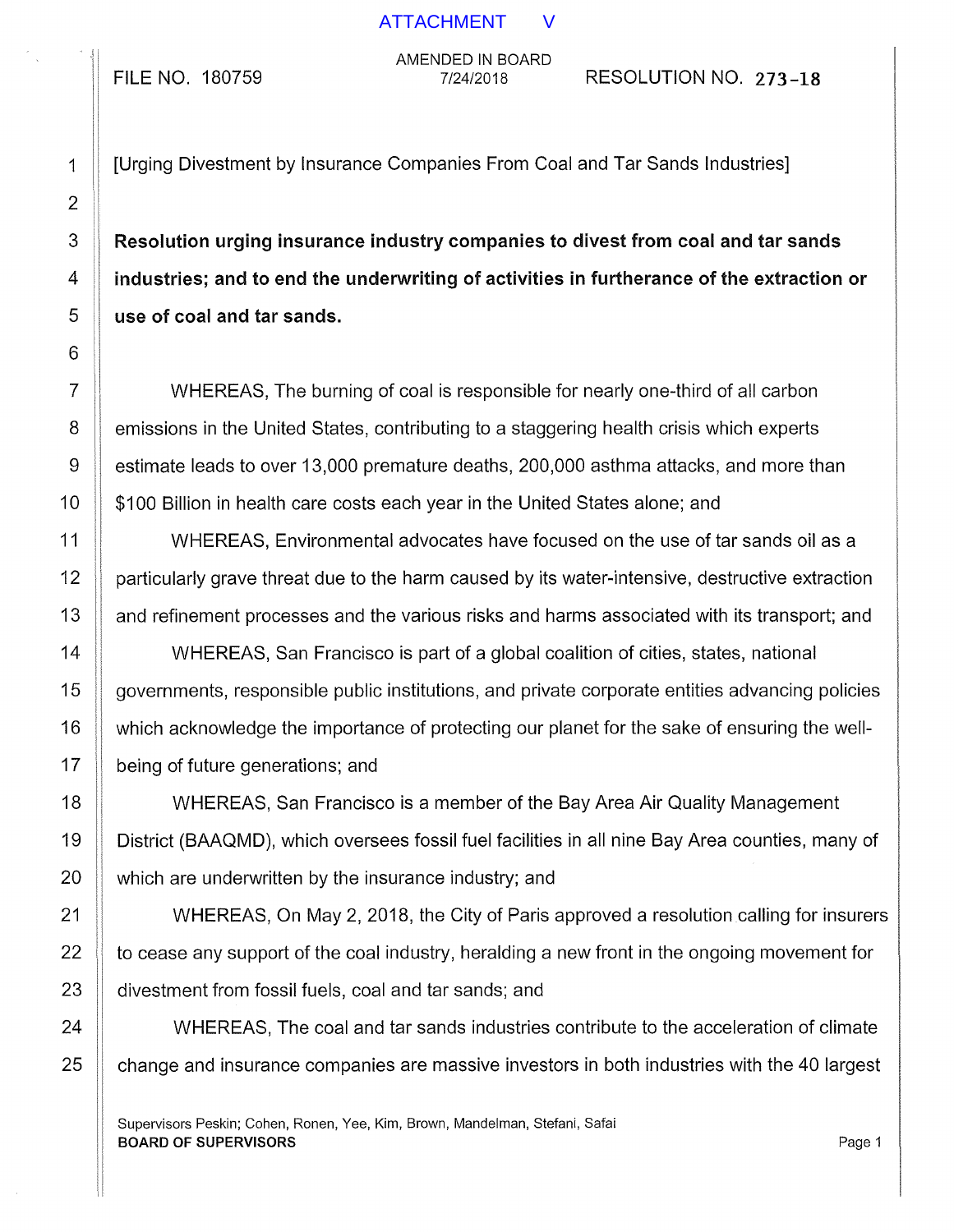1 United States insurers holding combined investments of over \$450 billion in the coal, oil, gas,  $2$  | and electric utilities sectors; and

3 WHEREAS, Global climate change has contributed to escalating catastrophes in 4 California, with an astonishing eight of the 20 most destructive fires in California history 5 | occurring in just the past five years, including the massive 2017 wildfires which resulted in the 6 burning of 1.2 million acres of land, the destruction of 10,800 structures, insured losses of 7 | more than \$11 Billion, and at least 46 deaths; and

8 WHEREAS, United States-based insurers such as AIG, Berkshire Hathaway and 9 **Example 2** Liberty Mutual are among the leading insurers of climate-destroying coal projects around the  $10$  | planet; and

11 WHEREAS, In 2016, California Insurance Commissioner Dave Jones called on the 12 insurance industry to voluntarily divest from thermal coal companies, citing the leverage that 13 | California has as home to the sixth largest insurance market in the world, where insurance 14 **companies collect \$259 billion in annual premiums from California residents**; and

15 WHEREAS, In the wake of President Trump's decision to withdraw our country from 16 **the Paris Climate Agreement, the City and County of San Francisco joined more than 200** 17 United States mayors representing more than 54 million Americans in reaffirming their cities' 18 | commitments to climate action as part of the Mayor's National Climate Action Agenda; and

19 WHEREAS, The City and County of San Francisco will host the Global Climate Action 20 | Summit in September 2018; now, therefore, be it

21 | RESOLVED, That the City and County of San Francisco joins our State Insurance **Commissioner and the broader divestment movement in calling on the insurance industry to**  $\parallel$  take action against pollution and climate change by ending their investments in coal and tar | sands industries; and, be it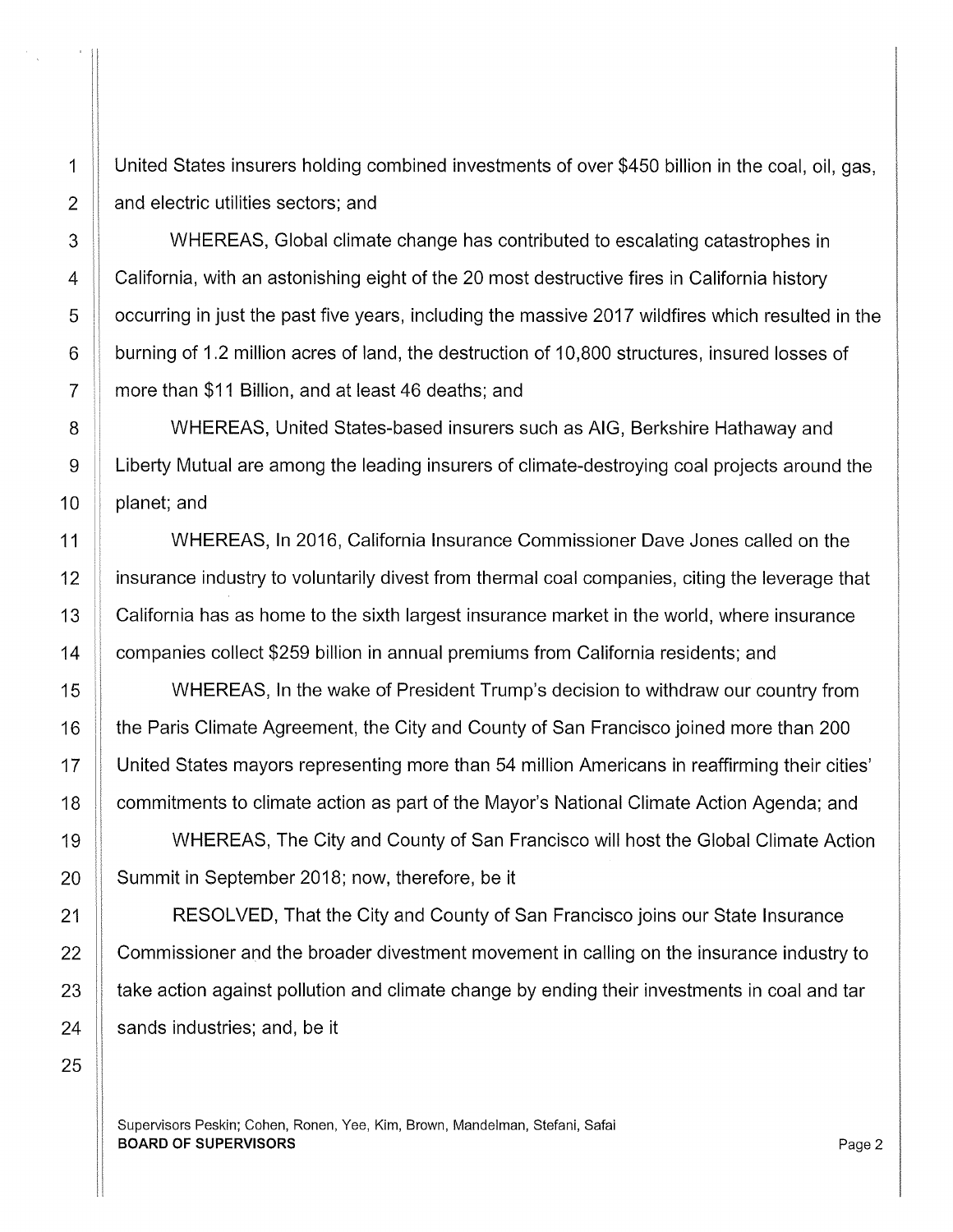**FURTHER RESOLVED.** That the City and County of San Francisco calls on the 2 | insurance industry to take action against pollution and climate change by ending their 3 underwriting of coal and tar sands projects and companies; and, be it

**FURTHER RESOLVED, That the San Francisco Board of Supervisors urges the City and County of San Francisco to screen potential insurers for investments in and underwriting**  | of companies or projects perpetuating the extraction and use of coal and tar, and to end any 7 | formal relationship with insurers who do not take steps towards full divestment from these 8 | harmful industries.